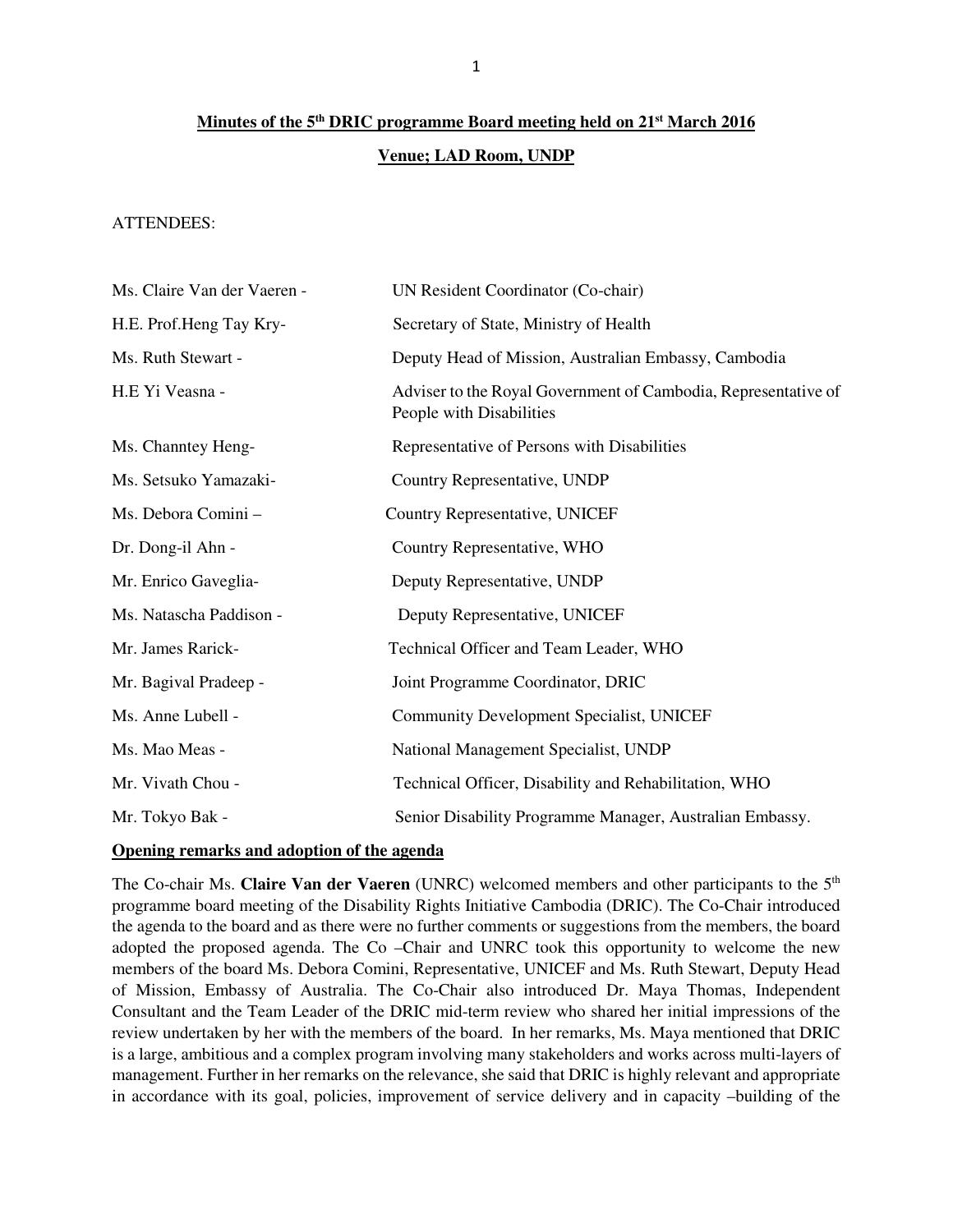partners. In terms of effectiveness, she said that DRIC has been effective and has witnessed mainstreaming of disability in the society. The programme also has good collaboration with the multiple stakeholders including CSOs to improve rehab services, access to better services and in decreasing isolation of persons with disabilities. As far as sustainability is concerned, the capacity of the sub-national government is in the process of being built to ensure sustainability. With regards to efficiency, Ms. Maya said there have been some issues related to synergy, coordination, engagement with the stakeholders, monitoring and reporting systems and in sharing of lessons learned. She further commented that in the future, DRIC needs more engagement with the government to achieve its outcomes. There should be a road map developed including a plan for resource mobilization. Budget allocation from the government to key areas is of utmost importance.

In relation to relevance, H.E. Yi Veasna said that there should be comprehensive discussion with the stakeholders and it should be on the basis of the baseline collected by the programme during the design phase. Speaking in terms of effectiveness, he said that there seems to be some sort of confusion of the roles of the partners and lacks coordination apart from lack of proactivism from the government side.

The UNRC /Co-Chair stated that the PCT will circulate the draft MTR report to the relevant members for comments and suggestions and that the report will be endorsed in the next board meeting.

#### **Agenda #01; Follow –up on the decisions of the 4th Programme Board meeting**

The Programme Coordinator briefly explained the decision of the previous board meeting to keep the members updated on the implementation of the recommendations of the Functional Analysis Study commissioned by the UNDP. Accordingly, the Programme Coordinator informed the board that out of eight key recommendations, two recommendations have been implemented while six recommendations are in the process being implemented. The Programme coordinator informed the board that the M and E frame for the NDSP is yet to be approved by the government as it has now being realized that the ten strategic objectives of the plan are very aspirational and appears beyond the technical and financial capacity of the government. Regarding the second pending issue relating to the amendment of the disability law, the Programme Coordinator stated that in pursuance to the technical note developed and circulated by the PCT on the need for amending/revising the national disability law, the MoSVY had responded positively by agreeing to consult the stakeholders to propose amendment and revision to the required provisions of the national disability law. It was also informed to the members that a legislature reforms committee has already been constituted for this purpose.

The Programme Coordinator further informed the board members that as discussed with the Secretary of State during one of the meetings, the national law may not go through revision during the program cycle and therefore there is a need for amending the result related to the revision of the law. The UNDP representative, Ms. Setsuko appreciated the stand taken by the MoSVY in suggesting revision of the law in conjunction with the CRPD and stated that there should be a road map from the DAC which will clearly indicate the activities along with the time frame that will be undertaken to amend/revise the law before the programme ends. Agreeing to the comments of Ms. Setsuko, the Deputy Head of Mission from the Australian embassy, Ms. Ruth said that while there has been considerable progress in implementing the recommendations of the functional analysis report, there should be clear management plan for ensuring progress of the recommendations that are still pending. She further commented that while there is progress in terms of revision of the law, there is a need to ensure effective implementation of the existing provisions of the law as well. It was also mentioned by her that in the interest of the sustainability of the programme in relation to recommendation 08 and 09 of the Functional Analysis Report, the Cambodian government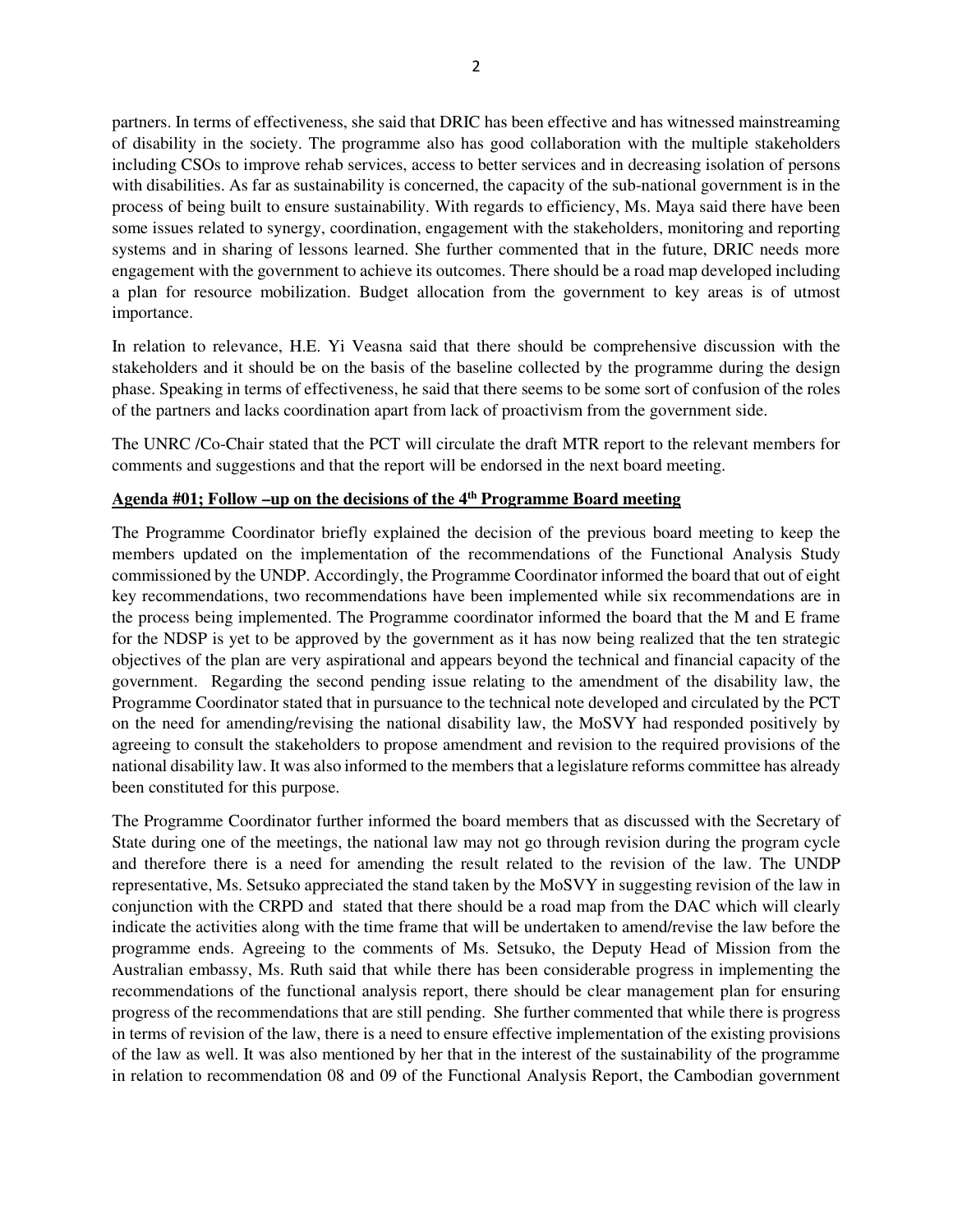partners should be encouraged to develop a road map with the involvement of the Ministry of Economy and Finance to ensure there is an increase in the allocation of financial resources for the disability sector.

One of the representative of persons with disabilities, Ms. Heng mentioned that access to health is an important right under the convention and this should be appropriately addressed while amending/revising the disability law. The Secretary of State for Health highlighted the need for identifying poor persons with disabilities and to ensure that they have access to medical services.

In line with the suggestions from the PCT, the board members agreed with the Resident Coordinator and Co-Chair of the board to re-phrase the result related to component 01 by stating that *'amendments and revision to some of the provisions of the Law on Protection and Promotion of the Rights of Persons with Disabilities will be proposed to be in alignment with the CRPD'.* The original result according to the programme design document stated that ' *The Law on the Protection and Promotion of the Rights of Persons with Disabilities and implementing legislation is revised in alignment with CRPD,CRC,CEDAW and other international conventions to which Cambodia is a party'*. It was also reiterated that a road map with a time frame will be developed to propose revision and amendments to the existing disability law. Responding to the request of Ms. Ruth to clarify further the process of revision and amendments, the Programme Coordinator explained that it is the responsibility of the DAC to propose revision to the law in line with Article 6 of the national disability legislation and the process usually starts with a comparative analysis of the national legislation with the CRPD involving active engagement with the stakeholders and participation of the key ministries. Adding further to the discussion the UNRC and Co-Chair said that taking into consideration the statement of the Secretary of State for MoSVY, that it may not be possible to revise the law during the programme cycle period, it is therefore the endeavor of this board to frame a result that is meaningful and achievable in the context of the joint programme.

H.E. Yi Veasna suggested that the community at the grassroots level should also take the ownership of implementing the law effectively. He further said that while it is important to implement the law, the revision of law would not lead to better implementation. He also emphasized the fact that the CRPD should be used as a resource to strengthen the law. Ms Setsuko mentioned that DAC should clearly state who is responsible within the council and a draw a timeline apart from having consultations with the stakeholders on the draft proposal for the revision of the law. She further added that it is also imperative to mention the work done on the revision of the law in the report to be submitted to the CRPD committee. The UNRC and Co-chair reminded the members that as the issue of sustainability has been raised number of times during the discussion, the board will look at this issue during the discussion on the MTR report in the next meeting.

**Decision**; 1. PMG and PCT to monitor and report on the implementation of the recommendations of the Functional Analysis report in the next board meeting.

2. The board agrees to revise one of the result to component 01 which will now state that ''*amendments and revision to some of the provisions of the Law on Protection and Promotion of the Rights of Persons with Disabilities will be proposed to be in alignment with the CRPD'.* 

3. The DAC will develop a road map indicating the activities that will be completed for proposing amendments and revisions to the law and the time frame in which these activities will be completed. The board further recommended that the process for revision should be such that it deepens the national ownership as much as possible in developing the proposal for revision of the law.

## **Agenda #2; Presentation from the Programme Coordinator on the 2015 Annual Report**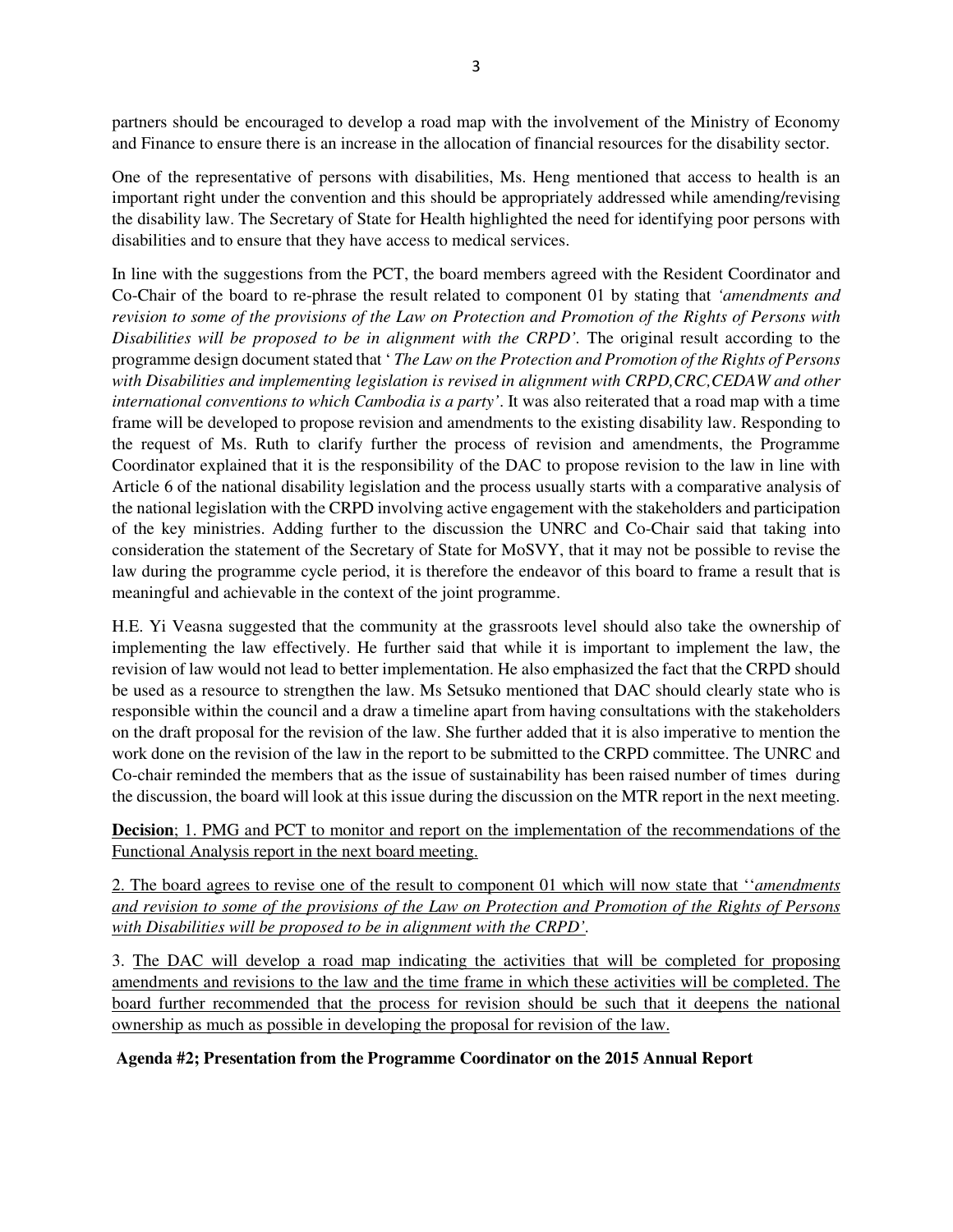The Programme Coordinator, on behalf of the implementing agencies, presented the 2015 annual report to be submitted to MPTF office. In the course of his presentation, he highlighted the progress achieved collectively by the programme in realizing the intermediate outcomes and outputs apart from highlighting qualitative and quantitative data generated during the reporting period on the basis of the M and E framework. The Programme Coordinator informed the board about the risks that was flagged-off during reporting period pertaining to decrease in funding on account of currency fluctuations and the steps initiated to mitigate the same. The key challenges, delays and lessons learned were highlighted from annual report as part of the presentation apart from two good practices of the programme in realizing the rights of persons with disabilities. As part of the qualitative assessment of the progress achieved, the Programme Coordinator highlighted the key partnerships and how such relationships impacted the achievement of the results. Some of the cross-cutting issues were briefly mentioned that were pertinent to the results and the presentation concluded with information on the how the UN coordination has supported the programme on achievement of the results.

In response to the presentation, H.E. Veasna suggested that the programme should explore the possibilities of integrating its work with some of the NGOs having similar objectives. Ms. Ruth thanked the Programme Coordinator for the comprehensive presentation and mentioned that lots of work has been done under the programme. She further thanked the Programme for organizing the field visit to see the results of the programme at the community level. As a word of caution, she mentioned that the programme needs to pay attention to the delays in implementation of some of the activities and to keep the pressure on. Related to the National Disability Strategic Plan (NDSP) , Ms. Ruth emphasized that the national government partners should expedite the process and also to ensure that the national budget is increased to support the implementation of the plan while the board members in their respective capacities should also advocate for the implementation of the NDSP.

 Ms. Ruth mentioned that the Programme Coordinator has demonstrated very well his comprehensive experience and it is particularly important for the agencies to make use of the skills of the Programme Coordinator, particularly component 01 and 02 and also on cross-cutting issues of the components in terms of coordination. Ms. Channtey Heng requested for more information on the capacity-building of the DAC and how it is being measured. She further wanted to know if there will be any kind of assessment to measure the progress of DAC in terms of their capacity. Responding to this question, the Programme Coordinator responded by saying that the M and E framework has clear indicators and targets to measure the capacity building of the DAC and based on these indicators there will be periodic assessment conducted to measure the progress. He also mentioned some of the progressive steps taken by DAC in addressing the rights of persons with disabilities during the year.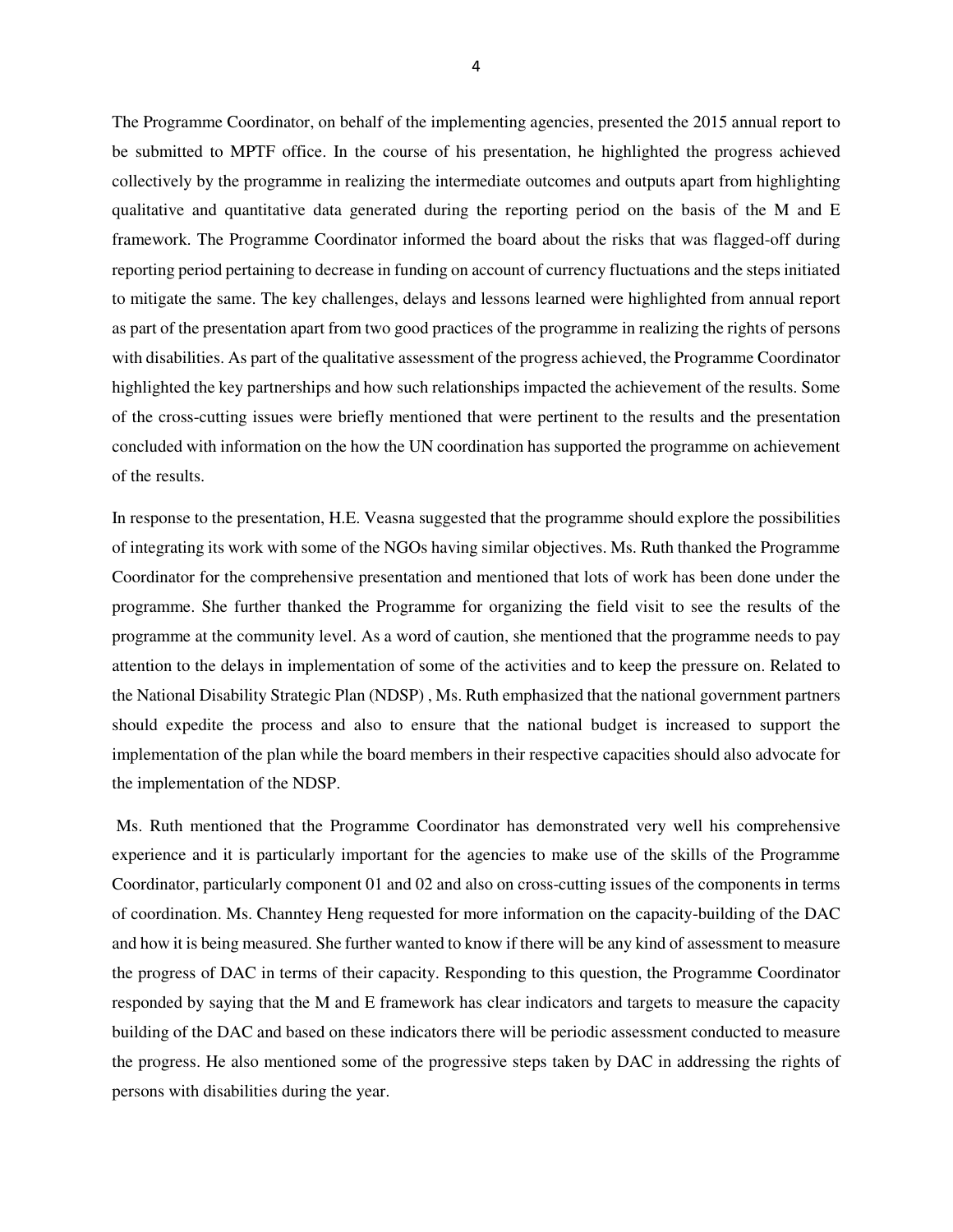The Programme Coordinator in response to the decision of the board members taken during the previous board meeting to report on the utilization of the disability expertise of the PCT by the three UN agencies, stated that the UNDP has been fully utilizing the expertise of the PCT in the programming and there has been marked improvement in the WHO availing the technical support of the PCT. Further, he also mentioned that UNICEF has been actively engaging the PCT and the Programme Coordinator has visited four of the CDIDF partners during the year apart from engaging with other government partners. It was further mentioned by the Programme Coordinator that the next two years is the defining period for CDIDF and PCT will support the work of the CDIDF partners in reducing barriers to participation as well as reporting to the board on how the sensitization programme has enabled sub-national government officials in achieving the rights of persons with disabilities.

Ms. Setsuko mentioned that the global MPTF website though has reported expenditure of the UNDP, there has not been much information on the 2015 expenditure of other agencies and wanted to know when this information will be made available. In response to this issue, the Programme Coordinator assured that this matter will be promptly taken up by the PCT with the MPTF office to update the website.

## Decision;

The board will take note of the suggestions made by the board members and the annual report is approved for submission to the MPTF office.

## **Agenda # 03; Presentation of the 2016-2017 work plan and 2016 budget**

The Programme Coordinator highlighted the details of the two year rolling work plan and the new activities that required approval of the board were highlighted during the presentation. He further justified the need for the new activities and informed the board that these activities are important for the programme in achievement of the results. On similar lines, the Programme Coordinator also highlighted the salient features of the 2016 budget and mentioned specifically the budget allotted for the new activities apart from highlighting the progress in terms of delivery rate for each of the programme components.

Ms. Ruth thanked PCT for engaging DFAT in the preparations of the work plan and budget which makes the discussion easier at the board level. She further mentioned that DFAT will be happy to support the activity on spinal cord injuries and consultancy for CSO capacity development. Regarding the salary for the Driver's position, DFAT is willing to support this cost as there has been savings in the salaries and with regards to the support to MoSVY on CBR, she emphasized the need to monitor the outcomes of this activity very clearly to make sure that it delivers the expected outputs. For the future budget planning, Ms Stewart suggested that the work plan and budget be approved early for implementation. The allocation under UNICEF budget for capacity development of the CSO partners was equally approved by DFAT.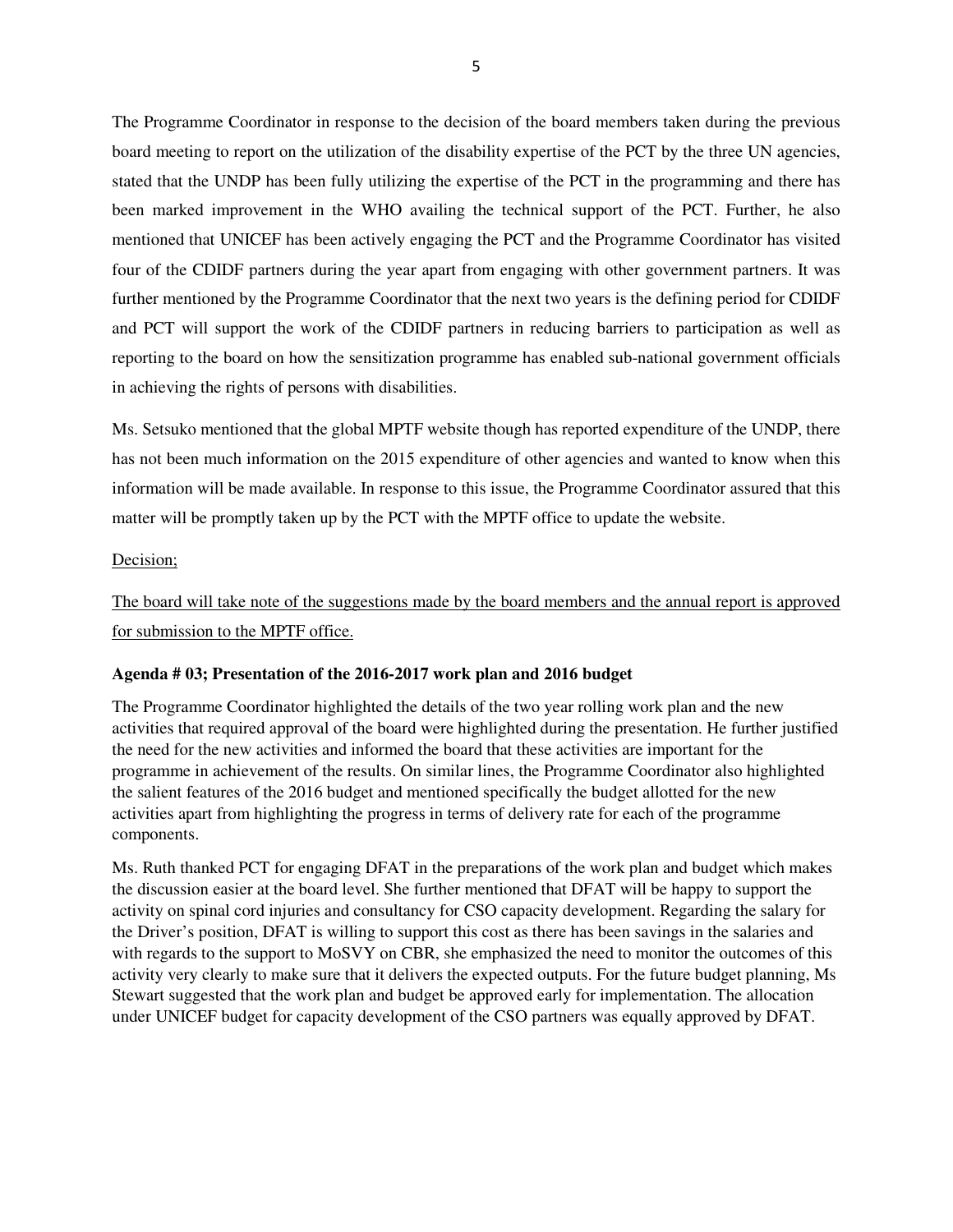Ms. Setsuko agreed with DFAT that we should start discussion of the budget work and work plan 2017- 2018 early, perhaps in the next board meeting after having clearer picture of budget and actual expenditure. She agreed with the DFAT comments about the good services rendered by the PCT and that cost of the PCT is included under the UNDP budget. She further anticipated a situation where there could be programme fund balance at the end of the project but with no programme managers or the programme management support. Therefore it is essential to start talking about how the programme needs to be funded particularly for 2018 in the next board meeting. Ms. Setsuko said that any unspent funds at the end of the programme has to be returned to the MPTF and citing an example of a previous joint programme where some part of the funds were not spent, the Cambodian government had asked the implementing agencies as to why the funding was not fully utilized for implementation.

Agreeing with the point made by Ms. Setsuko, it was mentioned by Ms. Ruth that there should not be a situation where any unspent funds may have to be returned to the Australian government and supported the point for having a discussion in the next board meeting about funding for 2018. H.E. Veasna mentioned that there should be plan prepared in 2017 as to who will take the ownership of the programme and whether it would be MoSVY or the DAC. He also said that we need to inform the government properly, including meeting with the minister to inform him about this well in advance. Summing up her comments on sustainability of the programme results, the UNRC and Co-Chair said that the issue of sustainability from a practical point of the exit strategy and handover of the ownership to the government will be decided on the basis of the MTR report and it will also be clear as to which component will exit in 2018 and what might possibly continue with the government under their ownership. She suggested that PCT should take note of this and bring the issue of sustainability of the programme on the agenda of the board for the next meeting to be held this year.

#### Decision

- 1. The programme work plan for 2016-17 and budget for 2016 is approved.
- 2. The implementing agencies will ensure that the information on the expenditure for 2016 is made available for the 2017 board meeting to be held in the month of February so that the information can be used to discuss the financial and programmatic transition and also to ensure that the utilization of the resources for the programme is utilized to the maximum extent possible. PCT to take note of this and bring it on the agenda of the board meeting to be held in Feb 2017.
- 3. PCT to include the issue of sustainability of the programme and ownership of the government in the agenda for the next board meeting to be held in 2016.

## **Agenda # 04; Discussion on the issue of resource mobilization to the extent of unfunded programme budget for the year 2018**

The programme coordinator highlighted the budget requirements for the year 2018 according to the programme document and also provided information about the actual programmable funding received and to be utilized till 2017. In response to the presentation, Ms. Ruth said that she may not be in a position to provide any information about the much anticipated funding for 2018 at the moment as there budgetary uncertainties on account of domestic and political factors. The federal budget discussion in May 2016 will perhaps provide an indication about the 2018 funding and also the elections to be held in Australia makes it harder to predict the future funding for the programme. The 2016-17 national budget information which will be available in mid-2016 will perhaps help DFAT to have a better picture of the future funding along with the recommendations of the MTR report. She opined that DFAT will be able to provide more information in the next board meeting.